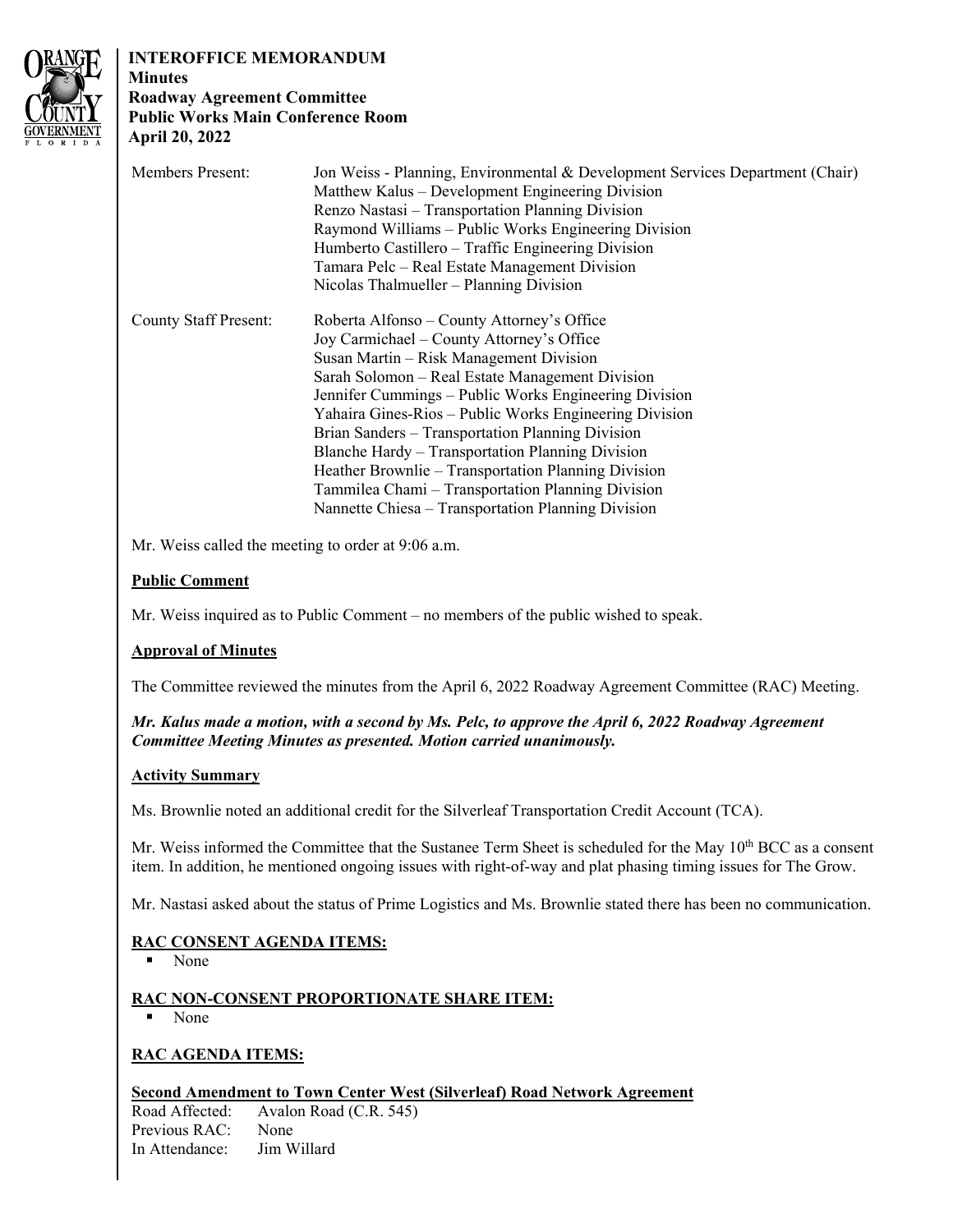Roadway Agreement Committee – Meeting Minutes April 20, 2022 Page 2

Mr. Willard provided an overview of the status of the Silverleaf project and available trips. 4,067 trips total of which 1,200 non-constructing owner advanced trips (300 more at PDS – 900 trips utilized to date) The remaining 2,867 trips will be divided between Avalon Road and New Independence Parkway.

A handout was provided representing and updated Exhibit H 1,843 trips to Avalon Road (distributed in phases) 1,024 trips to New Independence Parkway (distributed in phases) 2,867 total

Trips to be awarded primarily at construction commencement of the segments with some trips awarded at completion of the thresholds (65%/35%).

Second Amendment proposes to award the Trips on a different schedule than the original agreement.

Discussion on the definition of 100% Completion whether at Certificate of Completion or Substantial Completion.

A handout was circulated Trip Allocations for Village F, H, and I reflecting trips releases at various thresholds.

Mr. Sanders provided an update on the PDS Schedule for both Avalon Road and New Independence Parkway.

Ms. Alfonso pointed out a mathematical error on page 1 of the revised Exhibit H handout.  $166 + 55 = 221$  and not 485. Mr. Willard to update and revise the table as needed.

Discussion of Certificate of Completion versus Substantial Completion versus 100% of contract amount has been paid.

The Committee commenced their review of the Second Amendment to Town Center West (Silverleaf) Road Network Agreement Page-by-Page:

Page 1

- Delete certain parcel ID numbers and add some new ones
- Remove the word "Tax" before "Parcel ID"

#### Page 2

Mr. Willard added Paragraph 2 to memorialize the acceleration of the Porter Road/Avalon Road intersection

Mr. Nastasi asked whether there would be a trip release associated with the intersection improvement and Mr. Willard responded that no trip release since the funds being used are from non-constructing owner payments.

Mr. Willard to make a note in the text that intersection improvement does not constitute commencement of construction.

Section 3 adjusts the timing for non-constructing owners to plat for residential development or Development Plans for non-residential construction (including multi-family rental projects).

Section 3 add "in its entirety" before "to read as follows".

#### Page 4

 JEN Florida 36, LLC *(Signature & Notary Blocks)* – Mr. Marlow is no longer reflected on Sunbiz. Mr. Willard to provide additional documentation to Real Estate Management.

#### Page 5

BK Hamlin Partners Southwest, LLC *(Signature & Notary Blocks)* – change "Managing Member" to "Manager"

Exhibit A (Location Map) – A clearer location map needed and re-labelled as A-1

Exhibit  $H$  – Replace with the revised table with correct values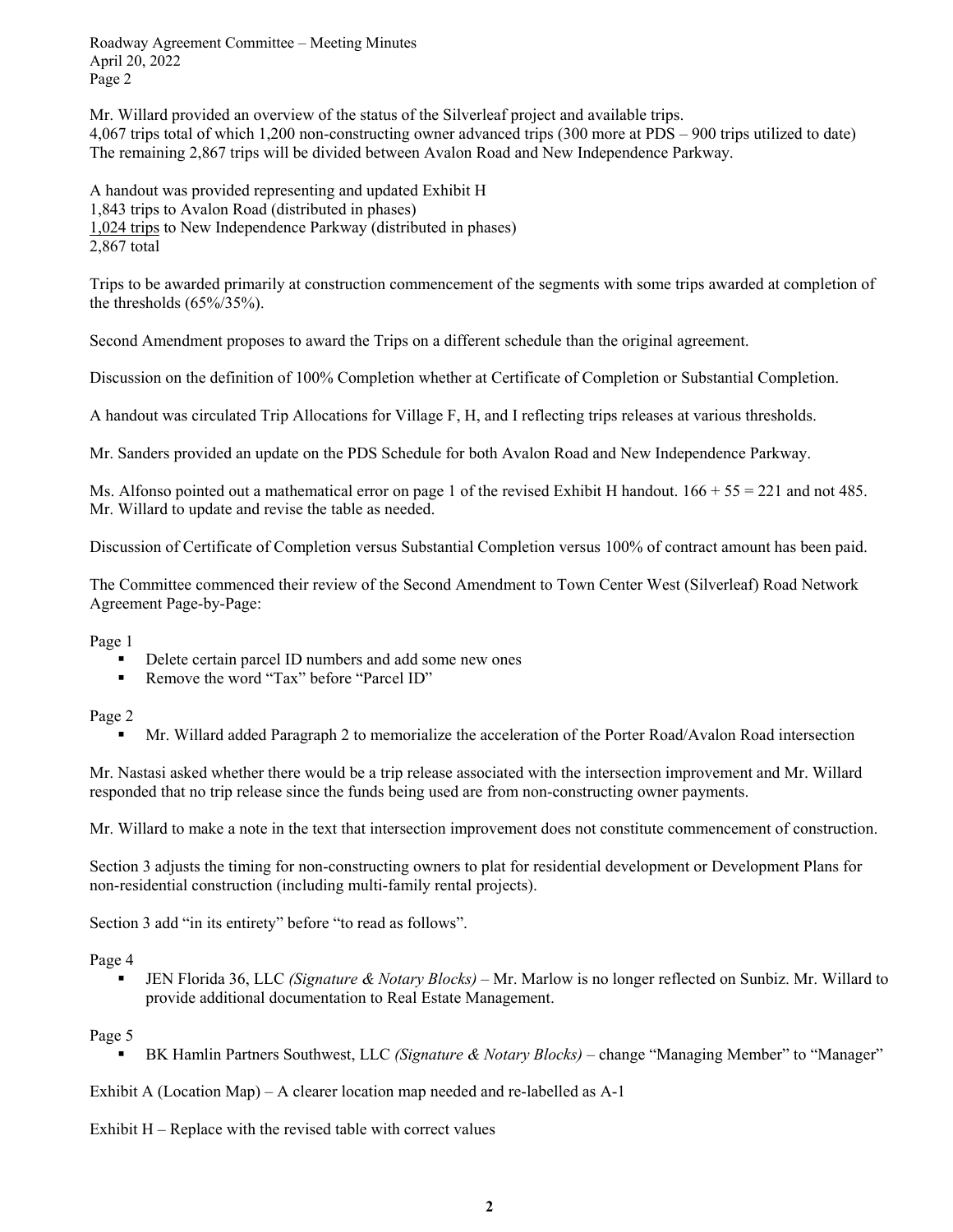Roadway Agreement Committee – Meeting Minutes April 20, 2022 Page 3

*Mr. Kalus made a motion, with a second by Ms. Pelc, to approve the Second Amendment to Town Center West (Silverleaf) Road Network Agreement with changes discussed, subject to review and approval of the exhibits by Survey and subject to final review by the RAC Committee. Motion carried unanimously.*  **COMMITTEE DISCUSSION:** *Hamlin 30 Land Use Plan (Discussion Only)* 

In Attendance: Jim Willard

Hamlin 30 is a thirty-acre parcel immediately south of Silverleaf at the intersection of Schofield Road and SR 429.

Contiguous to Schofield Road and Valencia Parkway.

Required to submit a road network agreement per the Term Sheet.

VHB Dante Gabriel performing a traffic analysis.

Mr. Willard is requesting input from the Committee regarding whether right-of-way is needed for Schofield Road. The Committee agreed that yes right-of-way is needed.

Mr. Nastasi pointed out there is a draft agreement for CEMEX to provide a temporary connection. Mr. Nastasi asked Mr. Willard to coordinate with CFX.

Mr. Nastasi stated road improvements are in design for construction in 2025 for of a portion of Schofield Road and Valencia Parkway and more information can be found on the CFX Website. Design is at 60% for CFX at this point.

PDS for Schofield Road not committed at this time.

Valencia Parkway – 85 feet existing right-of-way and may need as much as 120 feet of right-of-way.

Need to look at Silverleaf Regulating Plan for right-of-way width for Valencia Parkway.

Mr. Weiss expressed a need for a PDS to be completed for Schofield Road which this project may need to undertake.

Road Agreement to go to BCC in conjunction with Land Use Plan through DRC.

#### **[BREAK 10:15 a.m. – 10:30 a.m.]**

### **COMMITTEE DISCUSSION:** *Hartzog Road (No Applicant Present)*

There are multiple outstanding issues still remaining for Hartzog Road. Ms. J. Cummings to provide a list.

A meeting is needed with Survey and REM to review the updates to the proposed Legals & Sketches.

Ms. Pelc asked for updated title commitments for the two ponds.

Discussion of the immediate need for a Traffic Signal at the intersection of Avalon Road once Hartzog Road is opened.

Stormwater Retention in place for the ultimate 4-Lane roadway, but only being constructed to two lanes in some areas.

Village I Road Network Agreement may contain language requiring Traffic signals along Avalon Road (C.R. 545).

A follow-up meeting is needed to further discuss. A Special RAC Meeting may need to be posted and held for Hartzog Road.

Mr. Weiss adjourned the meeting at 11:15 a.m.